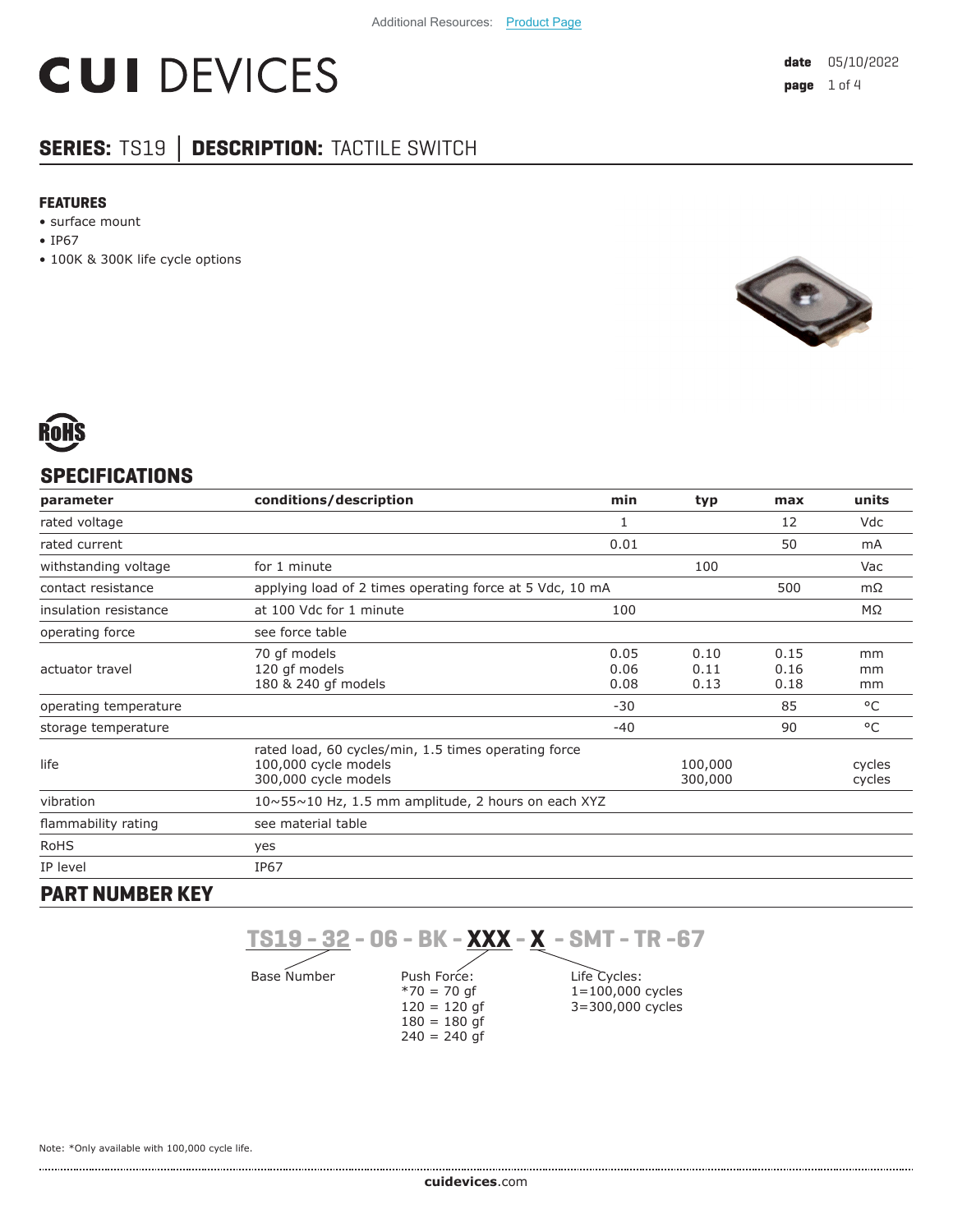# **MECHANICAL DRAWING**

units: mm tolerance: ±0.1 mm unless otherwise noted

| <b>ITFM</b> | <b>DESCRIPTION</b> | MATERIAL   | PLATING/COLOR |
|-------------|--------------------|------------|---------------|
|             | membrane           | PA         | natural       |
| 2           | push               | РA         | black         |
| 3           | contacts           | <b>SUS</b> | silver        |
| 4           | case               | РA         | black         |
|             | terminals          | copper     | silver        |



| Operating Force Table |                  |                   |
|-----------------------|------------------|-------------------|
| Model                 | Press Force (qf) | Return Force (gf) |
| 70                    | 70±50            | >20               |
| 120                   | $120 \pm 50$     | >20               |
| 180                   | $180 + 50$       | >20               |
| 240                   | $240 \pm 50$     | >20               |
|                       |                  |                   |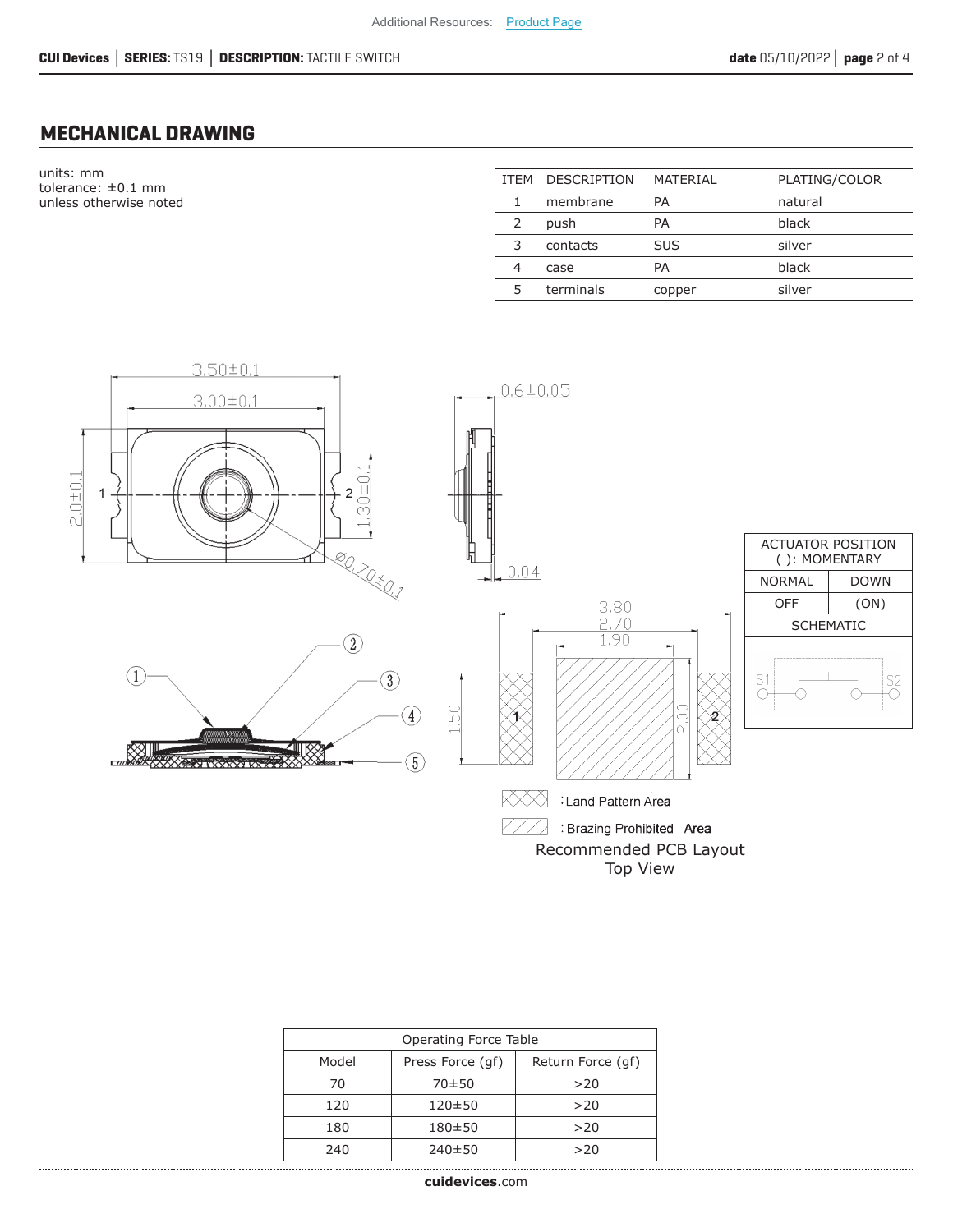## **SOLDERABILITY**

| parameter                     | conditions/description | min | tvp | max | units |
|-------------------------------|------------------------|-----|-----|-----|-------|
| hand soldering                | for maximum 3 seconds  |     |     | 350 |       |
| reflow soldering <sup>1</sup> | see reflow profile     |     |     | 260 |       |

Notes: 1. Do not exceed 2 reflow cycles.



#### **PACKAGING**